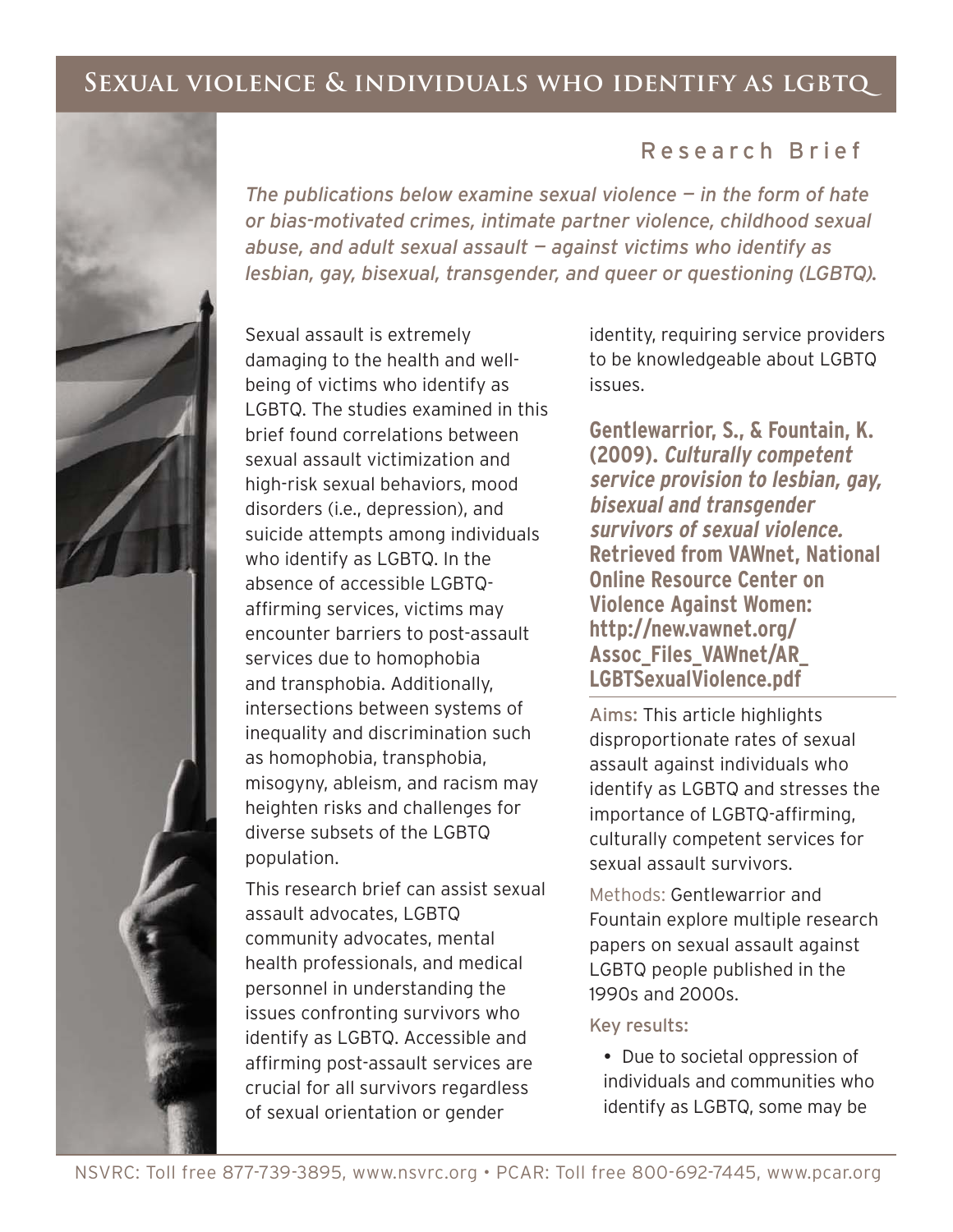reluctant to disclose their sexual orientation or gender identity to service providers and researchers, making accurate statistics on the LGBTQ community challenging to obtain.

- Sexual violence against individuals who identify as LGBTQ has been perceived as a violent attempt to oppress those who are challenging social norms around gender and sexuality.

- Many studies that have focused on individuals who identify as LGBTQ have found this population has been subjected to sexual harassment, with high rates reported in academic settings. For example, Fineran's (2002) research suggests a correlation between sexual harassment victimization and increased rates of suicide attempts and missed school time among gay, lesbian, and bisexual students.

- Although research is limited, several studies found that respondents who identify as LGBTQ reported higher rates of childhood sexual abuse than heterosexual respondents. Childhood sexual victimization among gay, lesbian, and bisexual survivors has been correlated with psychopathologies (i.e., psychological distress, mood disorders), substance abuse, and high-risk sexual behaviors. However, research indicates that childhood sexual abuse does not influence sexual orientation.

- Several studies indicate that sexual violence can be a dimension of hate or bias-motivated crimes against adults who identify  $-$  or are perceived to be —LGBTQ. For instance, Dunbar "Sexual harassment between same-sex peers: Intersection of mental health, homophobia, and

sexual violence in schools" (2006) found that gays and lesbians are more likely to experience sexual assault, sexual harassment, physical assault and stalking compared to other groups typically targeted for hate crime victimization. This article, as well as "Victim experiences in hate crimes based on sexual orientation" (2002) indicate that such hate crimes are less likely to be reported to the authorities than other types of hate crimes, due to perceived homophobic and transphobic bias in the criminal justice system.

- Service providers may encounter additional challenges when trying to promote safety and community reconnection for survivors of sexual assault who identify as LGBTQ. Survivors who identify as LGBTQ struggle not only with the aftermath of sexual assault, but with systematic oppression and discrimination. Thus, culturally competent, LGBTQ-affirming services are crucial.

- The authors offer recommendations for providing LGBTQ-affirming services to survivors of sexual assault who identify as LGBTQ, such as utilizing LGBTQ-affirming practice models, professional development opportunities, and information dissemination.

Summary: Numerous studies over the past two decades indicate that members of the LGBTQ community suffer disproportionate rates of sexual victimization compared to the general population. Affirming and culturally competent services are essential to assist individuals who identify as LGBTQ who have histories of childhood sexual abuse, adult sexual assault, sexual harassment, and hate crime victimization.

Application: This article can help sexual assault advocates, medical personnel, and mental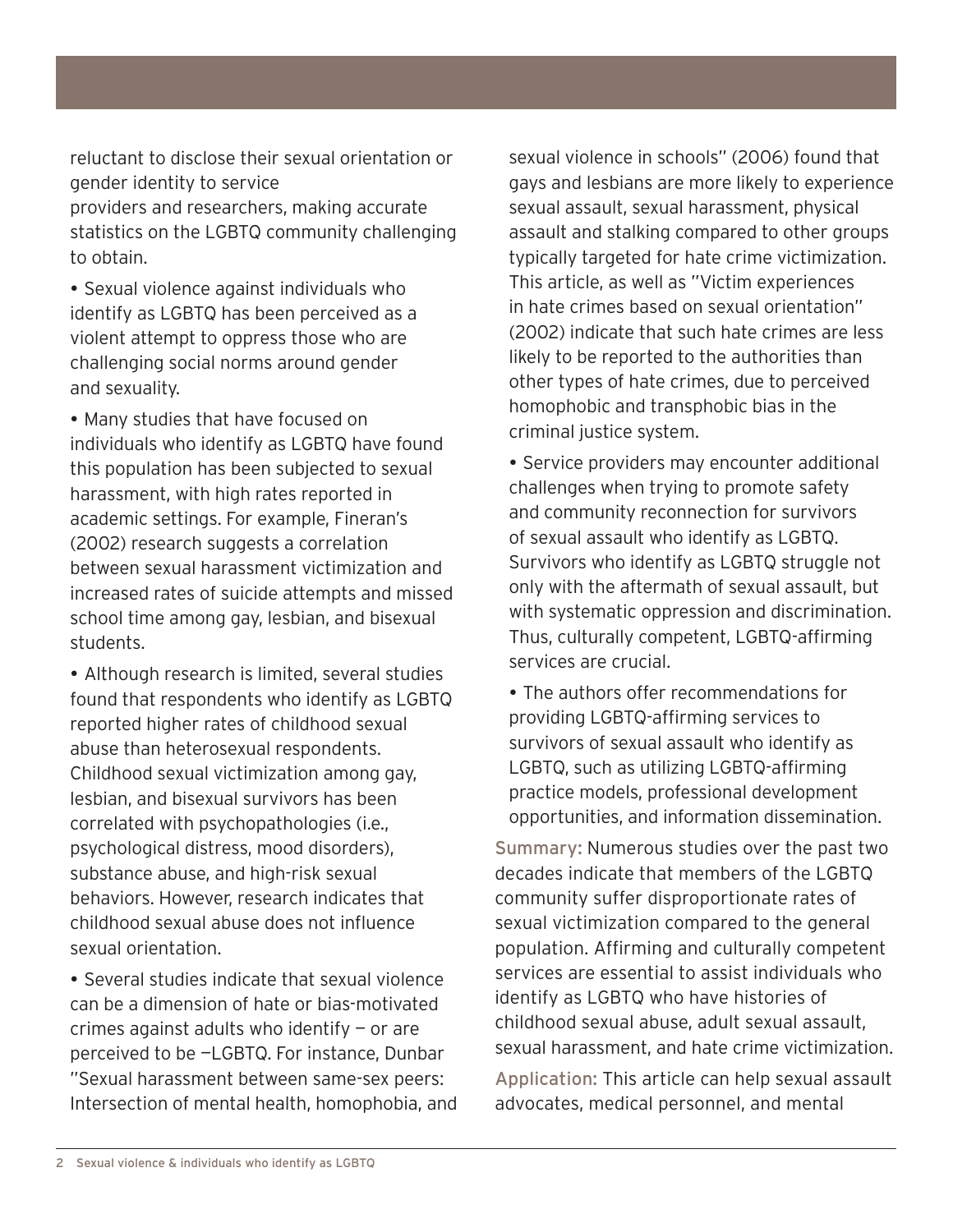

health professionals understand the challenges facing survivors of sexual assault who identify as LGBTQ and the importance of providing sensitive services to this population. Additionally, service providers can use this information to confront possible latent homophobia and transphobia in their organizations.

**Grant, J. M., Mottet, L. A., Tanis, J., Harrison, J., Herman, J. L., & Keisling, M. (2011). Injustice at every turn: A report of the National Gender Discrimination Survey. Retrieved from The National Gay and Lesbian Task Force: http://www.thetaskforce.org/ downloads/reports/reports/ntds\_full.pdf**

Aims: This study documents wide-reaching discrimination and violence against individuals who identify as transgender and gender

non-conforming in the U.S.

Methods: This study drew data from 6,436 individuals who identify as transgender and gender non-conforming in 50 states, three U.S. territories, and the District of Columbia. Respondents completed a 70-question survey designed by a team of advocates, transgender leaders, researchers, lawyers, and other stakeholders.

#### Key results:

- Respondents who identified as transgender or gender non-conforming during grades K-12 reported significant rates of harassment (78%), physical assault (35%), and sexual violence (12%). Respondents who identified as American Indian, Asian, Black, and multiracial experienced higher rates of sexual violence than K-12 students of other races. More than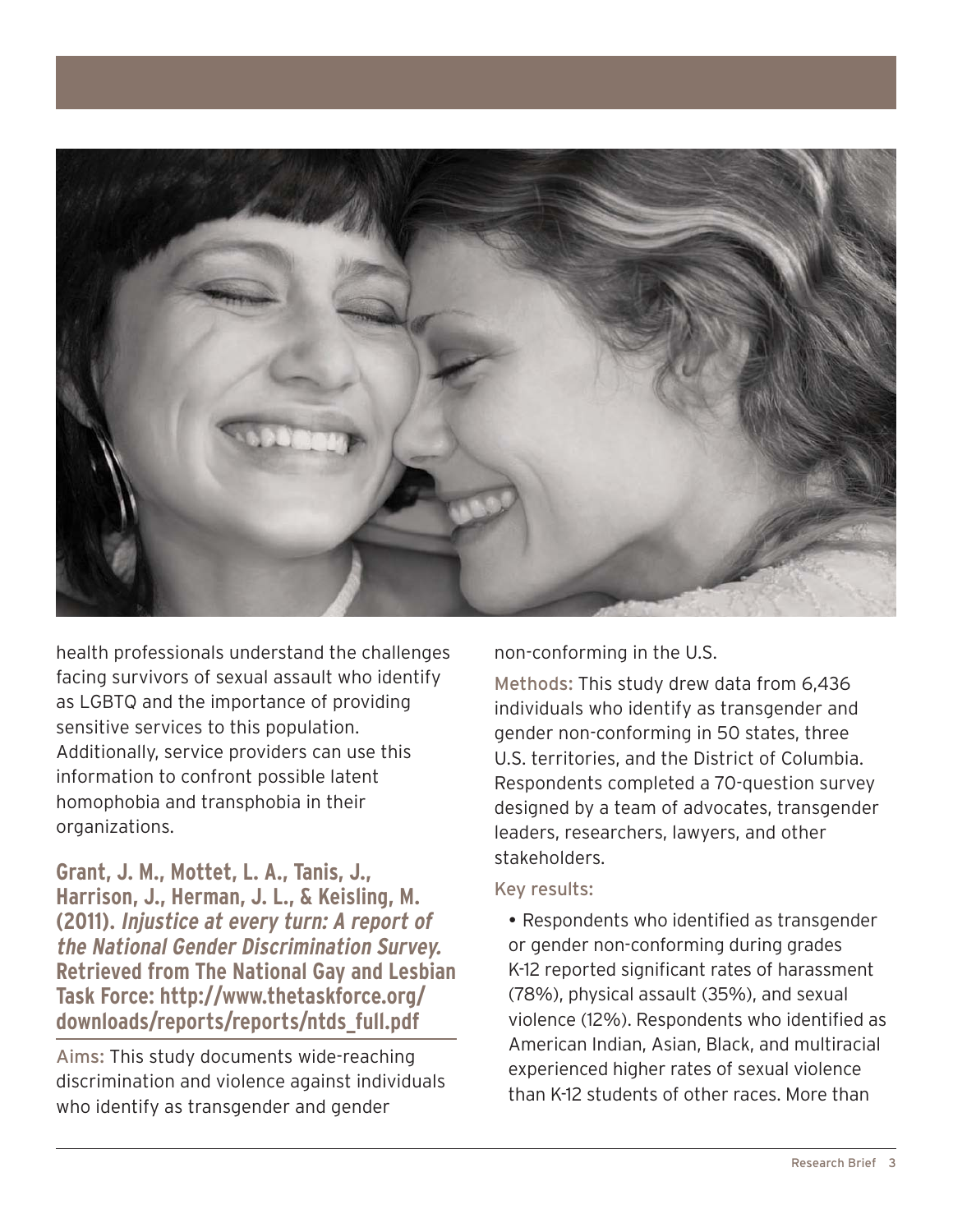half (51%) of respondents who were harassed, physically assaulted, or sexually assaulted because of the gender expression in K-12 reported having attempted suicide.

- The overwhelming majority (90%) of respondents reported harassment and mistreatment at work, or felt compelled to take actions that negatively affected their well-being or career. Sexual assault at work was reported by 6% of respondents, with  $19\%$ of undocumented immigrant respondents reporting sexual assault at work. American Indian, Black, and Hispanic participants



reported the highest rates of sexual assault at work.

- Almost one-fifth (19%) of respondents reported experiencing homelessness at some point in their lives. Of respondents who tried to access a homeless shelter, 22% were sexually assaulted by residents or staff. Respondents who identified as American Indian, Black, and Hispanic, as well as those who were undocumented, reported higher rates of sexual assault by shelter residents or staff.

- Among respondents who reported incarceration, 15% reported being sexually assaulted while in jail or prison. Respondents who identified as Americans Indian, Black, and Hispanic reported the highest rates of sexual assault while incarcerated.

• Nearly half (46%) of respondents reported being uncomfortable seeking police assistance. Of those who interacted with police, 2% reported being sexually assaulted by police, with percentages higher for respondents who identified as Black or Hispanic.

- A small percentage of respondents reported unequal treatment (5%), verbal harassment or disrespect  $(4\%)$  or physical assault  $(1\%)$  when seeking services at rape crisis centers.

- A total of 11% of respondents reported engaging in prostitution. Respondents were more likely to engage in prostitution if they had been incarcerated, physically assaulted at school, driven out of school due to harassment, fired because of transphobic bias, or subjected to hiring discrimination. Black and Hispanic respondents reported the highest rates of prostitution.

• A total of 41% of respondents reported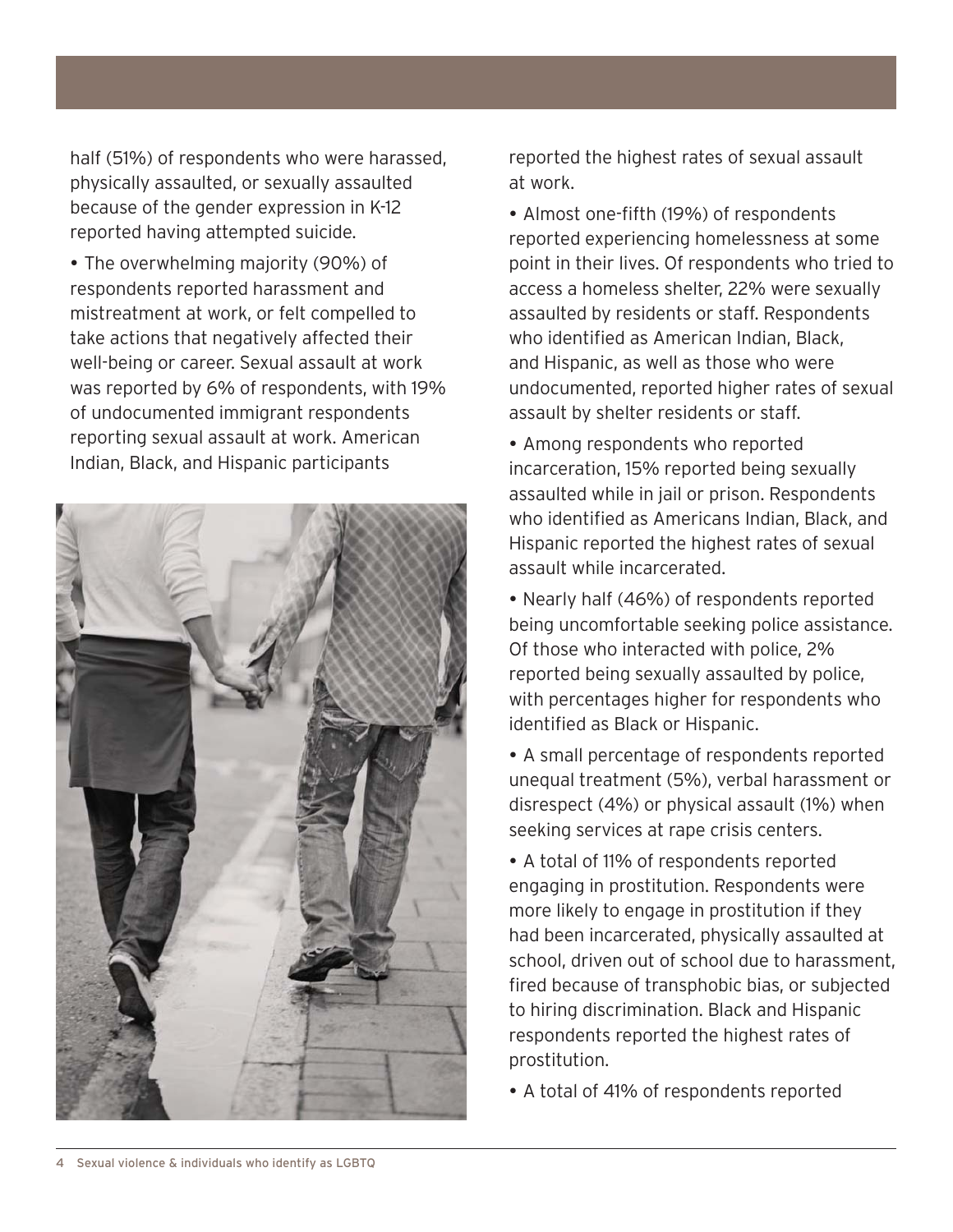attempting suicide, with markedly higher rates for those who had experienced sexual assault  $(64%)$ , physical assault  $(61%)$ , school harassment and bullying (51%), and job loss because of transphobic bias (51%).

- Respondents who had been sexually assaulted because of transphobic bias reported higher rates of HIV infection (10%).

Summary: In a study of 6,436 individuals who identified as transgender and gender non-conforming, significant percentages of respondents reported having experienced discrimination and violence. Transgender and gender non-conforming people reported high rates of harassment, physical assault, and sexual assault in a variety of settings including, but not limited to, schools, workplaces, prisons, and homeless shelters. Sexual victimization was correlated with higher rates of HIV infection and attempted suicide among respondents. Sexual assault rates were higher among people of color, suggesting intersections between transphobia and racism.

Application: This study illustrates the serious problems facing transgender and gendernonconforming people. Stakeholders may consider promoting anti-violence prevention efforts, anti-discrimination policies, and public awareness of transphobic discrimination and violence (including sexual violence). Primary prevention programs intended to prevent sexual assault may consider teaching participants about homophobia, transphobia, and sexual assault as a hate crime. Additionally, stakeholders in the criminal justice, sex offender management, and prison systems may wish to explore innovative secondary and tertiary prevention efforts geared toward



perpetrators of sexual hate crimes. Additionally, the study pointed to possible intersections between transphobia and racism, given that people of color reported high rates of sexual victimization. For this reason, service providers and LGBTQ advocates should consider extending outreach to transgender and gender non-conforming communities of color. Also, because respondents reported considerable violence and harassment in grades K-12, service providers should consider directing outreach and services to youth who identify as transgender and gender non-conforming.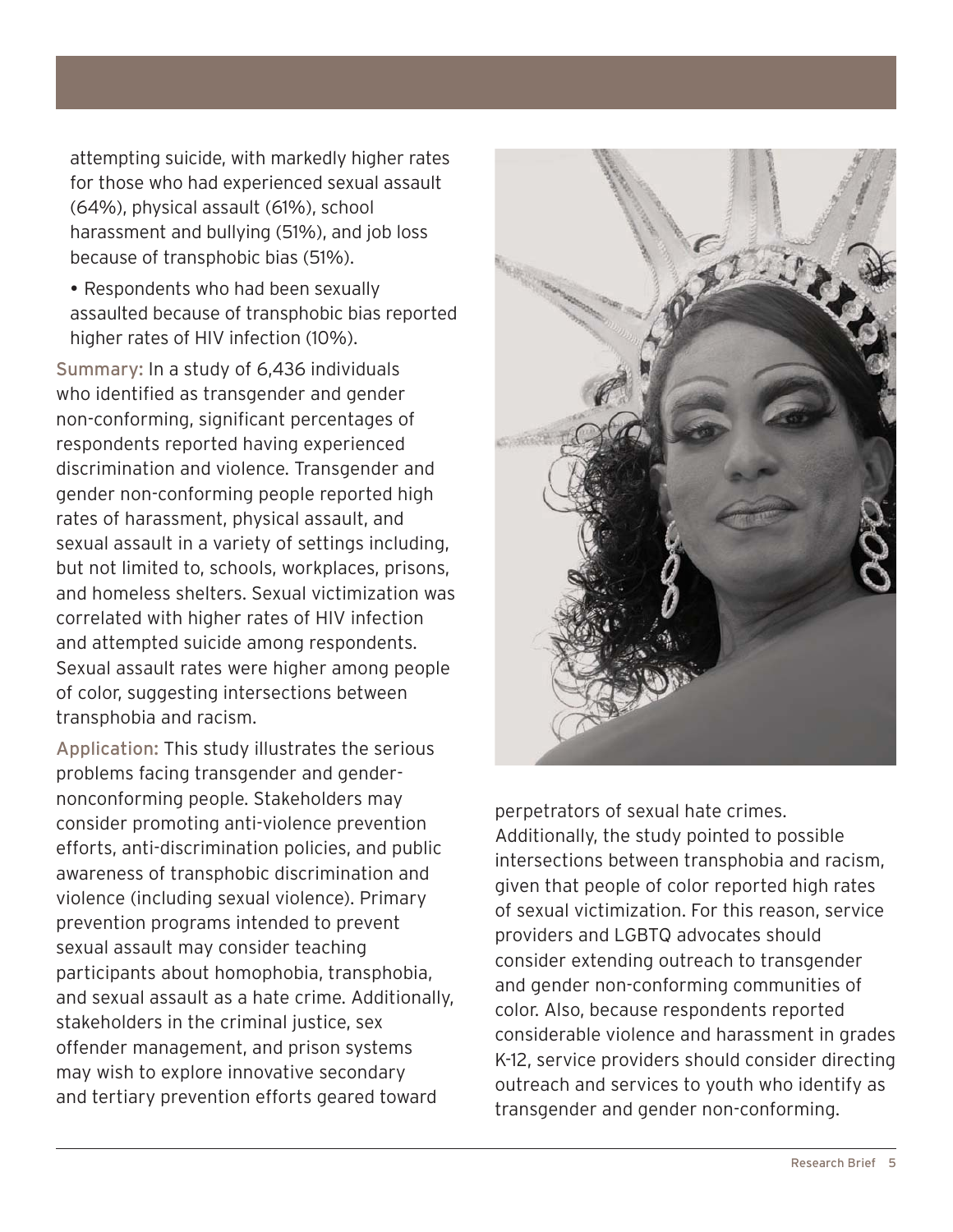Finally, because of reported correlations between involvement in prostitution and experiences of transphobic violence and discrimination, service providers may wish to collaborate with prostitution outreach programs to assist this specific population. Researchers should further examine violence (including sexual assault) experienced by transgender and gender non-conforming people during involvement in prostitution.

**Heintz, A. J., & Melendez, R. M. (2006). Intimate partner violence and HIV/ STD risk among lesbian, gay, bisexual, and transgender individuals. Journal of Interpersonal Violence, 21, 193-208. doi:10.1177/0886260505282104**

Aims: This study examined the relationship between intimate partner violence (including sexual violence) among individuals who identified as lesbian, gay, bisexual, transgender, queer and questioning (LGBTQ) and safe sex practices.

Methods: Researchers drew data from surveys completed by 58 adult clients of a communitybased organization that provides services to victims of intimate partner violence who identify as LGBTQ. Subjects completed a survey with questions about intimate partner sexual victimization, safer sex practices, and safer sex negotiation. The majority of respondents (72%) identified as gay or bisexual men. Women who identified as lesbians constituted 19% of respondents and individuals who identified as transgender made up 9% of participants.



#### Key results:

- Nearly all respondents (98%) had experienced verbal abuse by a former or current intimate partner, and 71% had experienced physical violence by a partner. Nearly half (41%) of respondents replied that an intimate partner had forced them to have sex, and 10% indicated that a partner had forced them to have sex with another person.

- Only half of respondents who reported being sexually assaulted by a partner also reported that their partner used safer sex measures.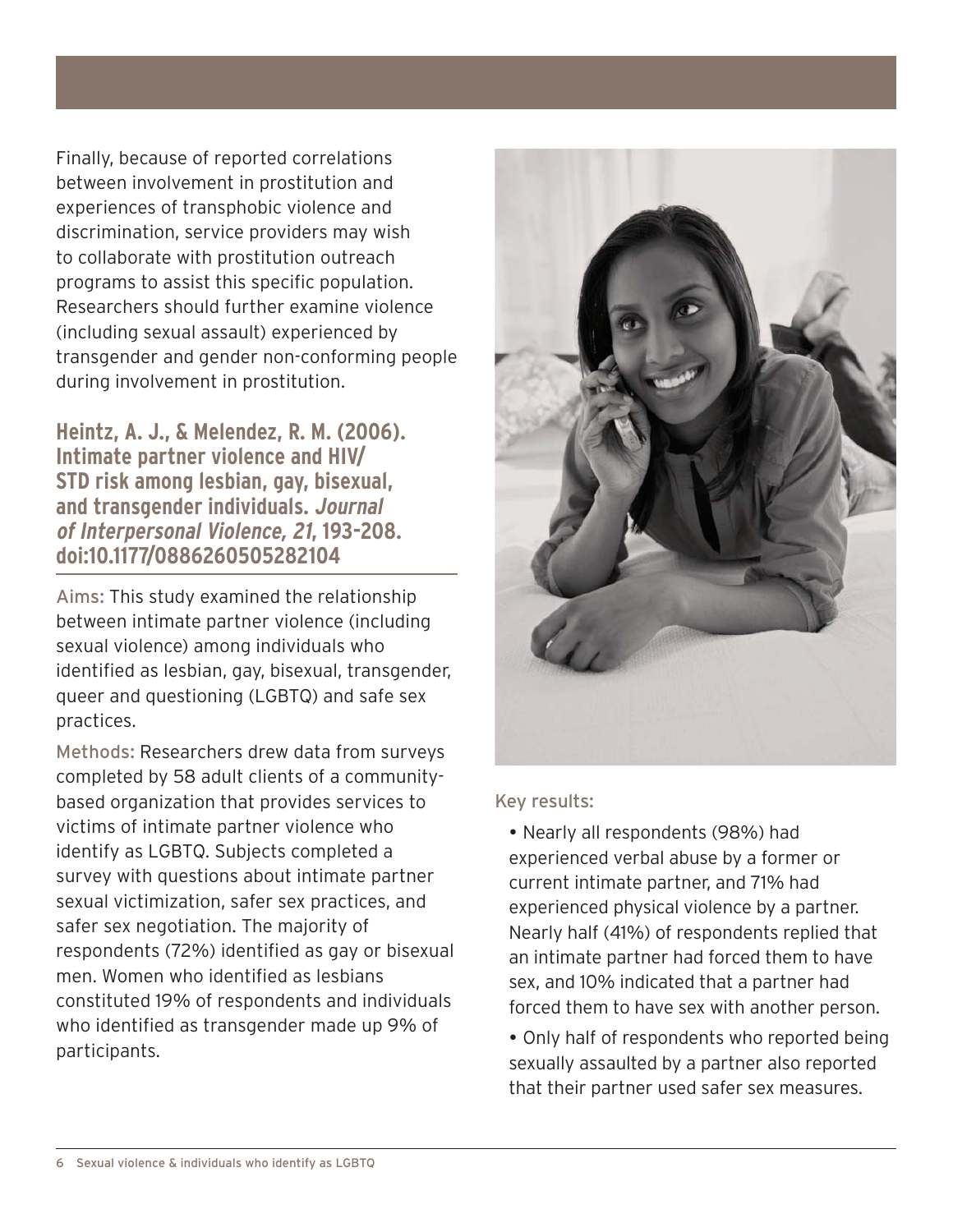- Regarding safer sex negotiation, 32% of respondents said that they are not using protection with their partner to avoid problems, while 28% admitted that it would be unsafe to negotiate because they fear their partner's response.

- Respondents who reported that they had been forced to have sex with their partner were 10.3 times more likely to report that they used no safer sex practices, because they feared their partner's response to safer sex negotiation.

- Nineteen percent of respondents were subjected to sexual violence by their partner as a result of requesting safer sex practices, 21% were subjected to physical violence, and 32% were subjected to verbal abuse.

Summary: In a study of 58 adults who identified as LGBTQ and sought services at a community organization focused on domestic violence, researchers found that nearly half of respondents reported sexual assault by an intimate partner. Sexual assault by an intimate partner was correlated with failure to use safer sex practices out of fear of the partner's response. These results suggest that intimate partner sexual assault among LGBTQ couples may result in reluctance to negotiate safer sex, thereby increasing victims' risk of sexually transmitted (STI) and HIV infections.

Application: This study can alert service providers (including domestic violence advocates, sexual assault advocates, and LGBTQ community organizations) to sexual

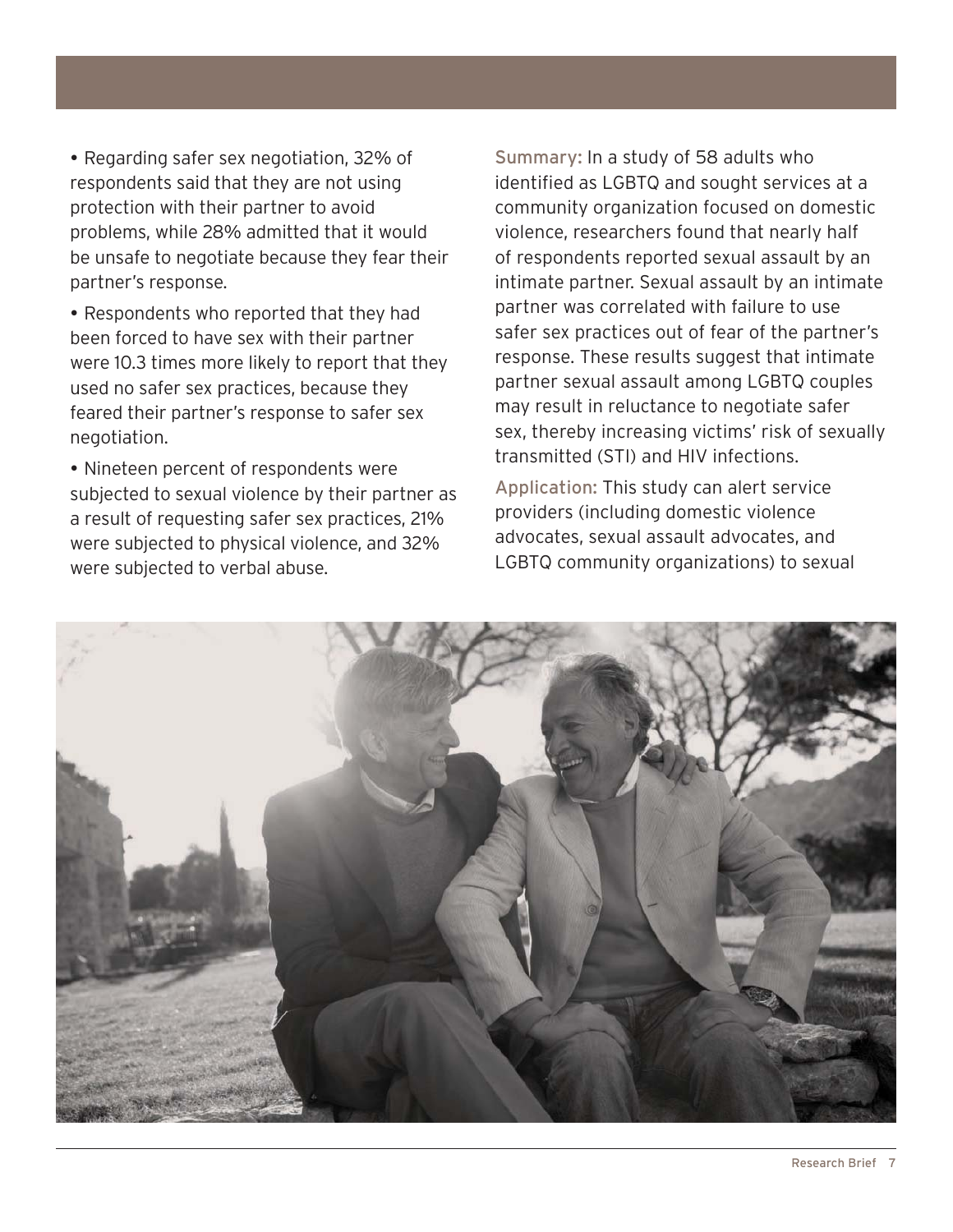violence as a dimension of intimate partner violence in abusive LGBTQ relationships. Additionally, by illustrating the relationship between intimate partner violence and risk of STI/HIV, this study can encourage reproductive health service providers and public health professionals to extend outreach to the LGBTQ community.

**National Coalition of Anti-Violence Programs. (2010). Hate violence against the lesbian, gay, bisexual, transgender and queer communities in the United States in 2009. Retrieved from http://www.avp.org/ documents/NCAVP2009HateViolence ReportforWeb.pdf**

Aims: This report seeks to collect statistics and information about homophobic and transphobic hate or bias-motivated crimes reported to 15 member organizations of the National Coalition of Anti-Violence Programs (NCAVP) in 2009.

Methods: NCAVP gathered crime data on 2,181 hate or bias-motivated crime victims reported to 15 member organizations in 12 states. Hate or bias-motivated crime incidents included verbal, physical, and sexual attacks on individuals who identify as lesbian, gay, bisexual, transgender, queer and questioning (LGBTQ), people perceived to be LGBTQ, or property.

### Key results:

- Of 2,181 reported LGBTQ hate crime victims, information was available on the sexual orientation of  $1.640$  victims. Of those  $1.640$ . 49% identified as gay, 28% as lesbian,  $10\%$  as heterosexual, 7% as bisexual, 3% as queer, 2% as questioning or unsure, and 1% under a self-identified term.



- Of 1,983 victims whose gender identity was known, 52% identified as male, 32% as female, 11% as male-to-female transgender, 3% as female-to-male transgender, 1% as questioning,  $0.6\%$  as intersex, and 0.4% as gendergueer.

- Of the victims whose disability status was known, 31% identified as living with a disability.

• People of color were overrepresented as hate crime targets compared to the demographics of the general population.

· Sexual assault (74 reported incidents), assault without weapons (262 reported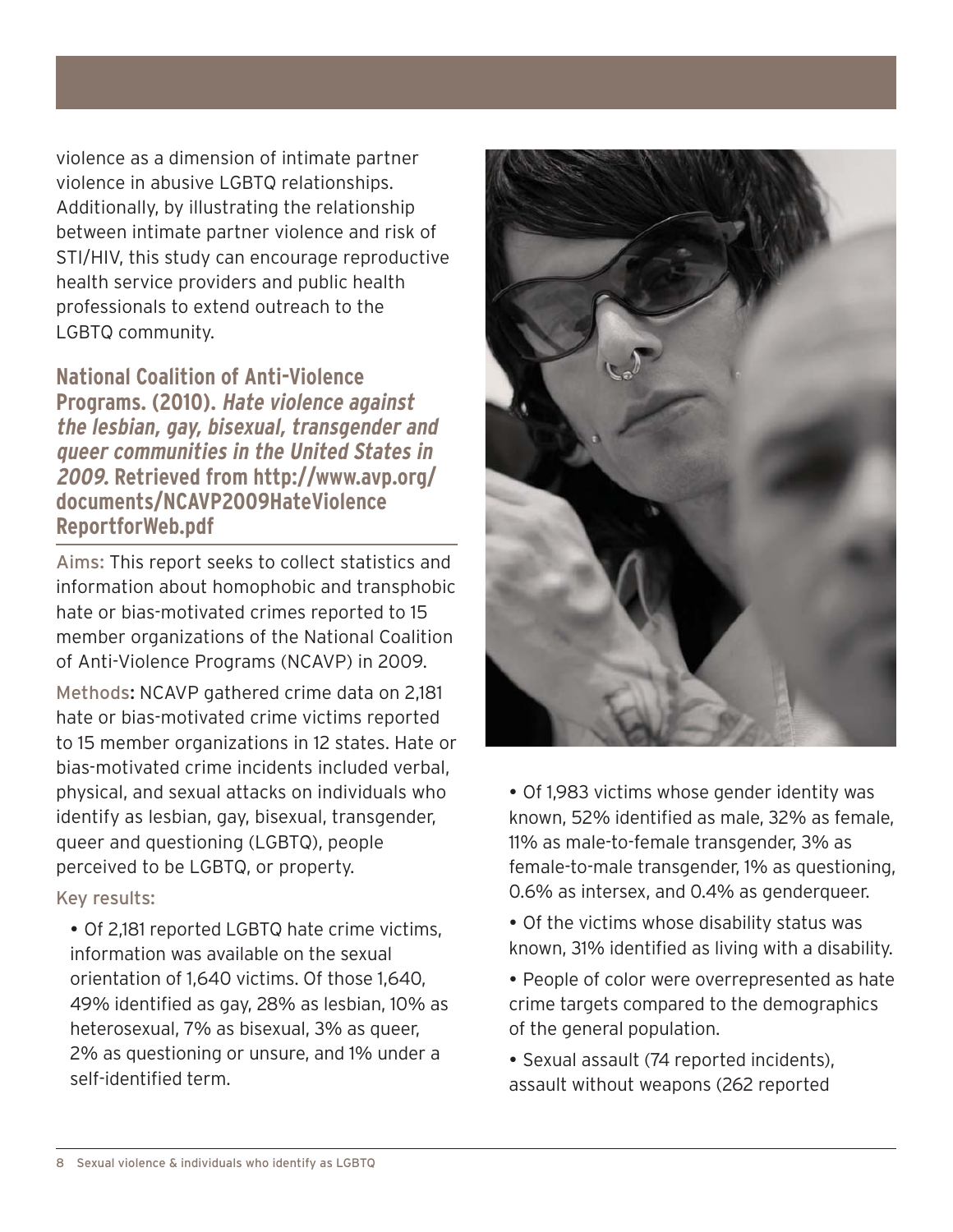

incidents), assault with weapons (137 reported  $incidents)$ , robbery (49 reported incidents), and vandalism (111 reported incidents) were the most commonly reported hate crimes. In 2009, 74 hate-related sexual assaults were reported, compared to 138 in 2008.

• Among 1,142 perpetrators whose gender identity was known, the vast majority (77%) were cisgender<sup>1</sup> males, followed by (23%) cisgender females.

- The total number of hate crime victims who reported to NCAVP in 2009 decreased by  $12\%$ since 2008. The total number of incidents reported decreased slightly (by 7%) from 2008. Given cuts in NCAVP member program staff and budgets, the authorship speculates

that these statistics probably do not reflect an actual decrease in homophobic and transphobic hate crimes, but rather a decrease in program capacity to meet community needs.

- Recommendations for stakeholders include increasing local, state, and federal funding for anti-violence efforts, enhancing institutional support for hate crime research and reporting, and taking legislative steps to address homophobic and transphobic hate crimes. With regard to sexual assault-related  $legislation$ , NCAVP urges implementation of the Prison Rape Elimination Act so as to enhance protections for LGBTQ inmates.  $NCAVP$  also encourages legislators to reform sexual assault laws so as to be more inclusive of LGBTQ hate crime victims.

1 Cisgender refers to a person who was assigned female at birth and is comfortable living and presenting as female, or someone who was assigned male at birth and is comfortable living and presenting as male. It provides a name for a gender identity that society considers to match with or to be appropriate for one's sex. For more information on terminology, see the NSVRC's Talking about gender & sexuality: Sexual violence & individuals who identify as LGBTQ.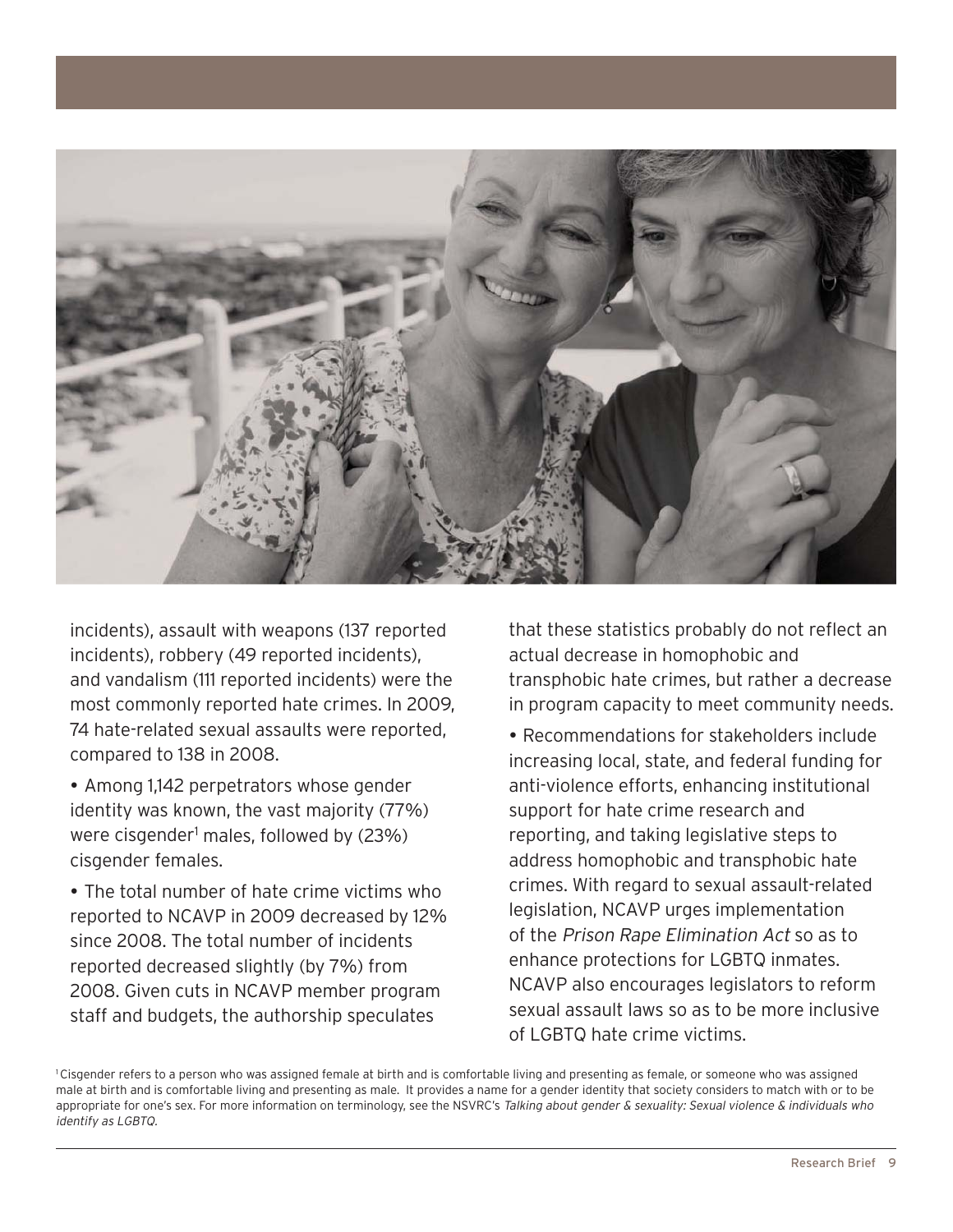

Summary: A total of 2,181 homophobic and transphobic hate or bias-motivated crimes were reported to 15 member programs of the NCAVP in 2009. Sexual assault, physical assault with and without weapons, robbery, and vandalism were the most commonly reported hate crimes. In cases where the gender identity of perpetrators was known, the overwhelming majority of perpetrators were cisgender males,  $f$ ollowed by cisgender females. NCAVP provides recommendations to stakeholders for addressing homophobic and transphobic hate crimes, including crimes with a sexual violence component.

Application: Since most reported hate or bias-motivated crime perpetrators were cisgender<sup>1</sup> males, stakeholders should be aware of intersections between patriarchy and cisgender privilege in the motivations of sexual hate or bias crime perpetrators. Service providers may wish to target this particular population in hate crime prevention efforts. Additionally, stakeholders and researchers should be aware of the intersections of LGBTQ status and other identity variables (i.e., race, disability status) with regard to hate or bias-motivated crime victimization. Advocates should consider devoting attention to these at-risk LGBTQ communities for services and education related to hate crimes and sexual assault.

Regarding additional research, the authorship acknowledges that most of the hate or biasmotivated crime data was self-reported by victims who contacted member organizations for assistance. This study should be supplemented with other research utilizing population-based samples to provide a wellrounded view of hate crime victimization rates.

**Rothman, E. F., Exner, D., & Baughman, A. L. (2011). The prevalence of sexual assault against people who identify as gay, lesbian, or bisexual in the United States: A systematic review. Trauma, Violence & Abuse, 12, 55-66. doi:10.1177/1524838010390707**

Aims: This article reviews 75 studies on sexual victimization among individuals who identify as gay, lesbian, or bisexual (GLB) in the U.S. to determine the prevalence of sexual violence in the GLB population.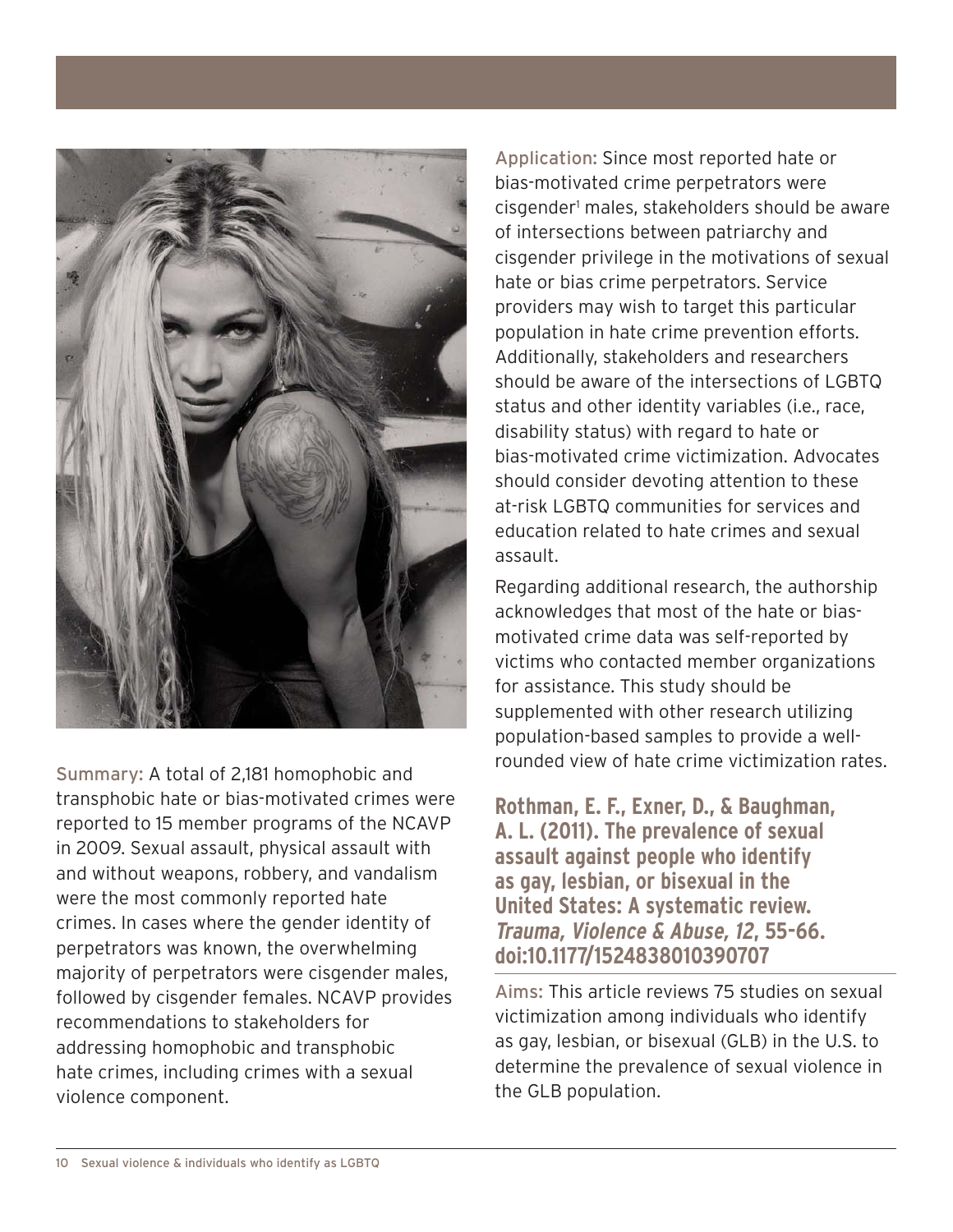Methods: The authors reviewed 71 articles on 75 studies on the prevalence of sexual violence against individuals who identify as GLB, published between 1989 and 2009. The authors examined data on lifetime sexual victimization, childhood sexual abuse, adult sexual assault, intimate partner sexual assault, and sexual assault as a dimension of hate or biasmotivated crime. This review drew data from population-based and census studies (in which all individuals in a particular geographic area had equal probability of being selected) as well as non-probability studies (in which individuals in a geographic area have an unequal probability to being selected).

#### Key results:

- Reported prevalence of child sexual abuse ranged from 15% to 76% for women who  $i$ dentified as lesbian or bisexual and 4% to 59% for men who identified as gay or bisexual.
- Reported prevalence of adult sexual assault ranged from 11% to 53% for women who identified as lesbian or bisexual and 11% to 45% for men who identified as gay or bisexual.

- Reported prevalence of intimate partner sexual assault ranges from 2% to 45% for women who identified as lesbian or bisexual, and from 10% to 57% for men who identified as gay or bisexual.

- Reported prevalence of sexual assault as a hate crime ranged from 1% to 12% for women who identified as lesbian or bisexual, and from 3% to 20% for men who identified as gay or bisexual.

- Reported prevalence of lifetime sexual

assault ranged from 16% to 85% among women who identified as lesbian or bisexual, and from 12% to  $54%$  among men who identified as gay or bisexual. When these statistics are considered alongside lifetime sexual assault prevalence among the general population (11% to 17% for females; 2% to 3% for males), they suggest that individuals who identify as GLB may be at increased risk for sexual victimization.

Summary: In a review of 75 studies on sexual victimization of individuals who identify as gay, lesbian, and bisexual, researchers found significant rates of lifetime sexual assault, childhood sexual abuse, adult sexual assault, intimate partner sexual assault, and hate crime-related sexual assault among respondents who identified as GLB. When lifetime sexual victimization rates for individuals who identify as GLB are compared to those of the general population, they suggest that individuals who identify as GLB may face increased risk for sexual violence.

Application: The statistics demonstrated in this review suggest that sexual assault advocates should consider extending outreach and adapt services to survivors who may identify as gay, lesbian, and bisexual, given the high prevalence of sexual victimization among members of these communities. Primary prevention programs that focus on intimate partner violence and dating violence should consider including content geared toward participants who identified as LGBTQ. Also, sexual assault primary prevention programs in general should consider adding content on homophobia, transphobia, and sexual assault as a hate crime. Additionally, service providers who serve the